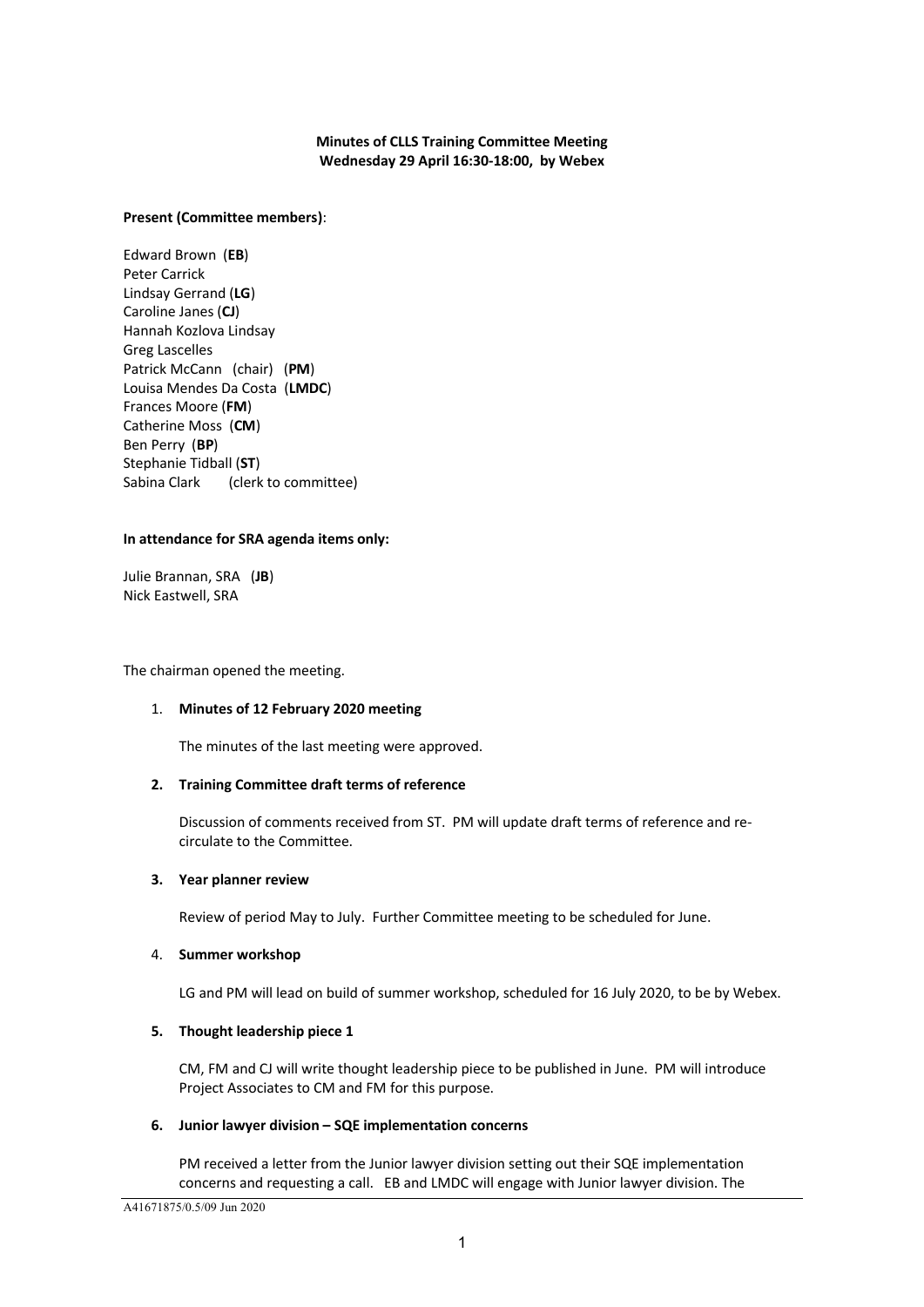Committee discussed not being able to advocate a particular position, this being a matter for individual firms.

## **7. Invitation to speak at Westminster Legal Policy Forum – seminar on future of legal education and training**

BP received invitation on behalf of Committee. BP will confirm date (which changed from 9 September 2020) and is happy to speak at the event, subject to his availability.

In connection with the above, BP will forward a link to the SRA webinar series on SQE (on YouTube) for circulation to the Committee.

### 8. **Co-ordination with Legal Education and Training Group (LETG**)

PM reported that he has yet to co-ordinate with the LETG.

### **9. Training contracts – Covid-19**

Committee discussed impact of home working, a reluctance to delegate to first seaters, and prospectively social distancing in the office (where learning by observation becomes challenging) on trainees' development and development support for them.

Firms were requesting training principals to actively keep in touch with their trainees, encouraging video calls over emails, creating trainee-containing whatsapp groups, soliciting contributions from trainees in group meetings, monitoring "pushdown" of appropriate work to trainees, scheduling trainee social get-togethers and in some case offering training for supervisors/principals, coaching and small group training to trainees. Also thinking about how to deal with the summer 2020 incoming trainee cohort and how to run vac schemes.

### **10. Impact of Covid-19 – committee members reporting**

PM asked members to circulate bullet points around changes, challenges, ideas to the Committee after the meeting. BP raised the issue of vacation schemes- where these may need to be postponed or delivered virtually.

### **SRA agenda items**

JB and Nick Eastwell joined the meeting.

### **1. Covid-19 matters**

JB reported that LPC providers were putting in place remote proctoring arrangements for assessments and that supervisory requirements will be relaxed. This will enable candidates to complete their LPC as planned (where they have a home environment that allows them to take the LPC assessments).

JB reported that training contract supervisor meetings may be remote.

JB reported that the SRA is keeping the SQE start date of September 2021 under review and was still aiming for autumn 2021. JB asked the Committee if it anticipated any problems- none were foreseen by the Committee.